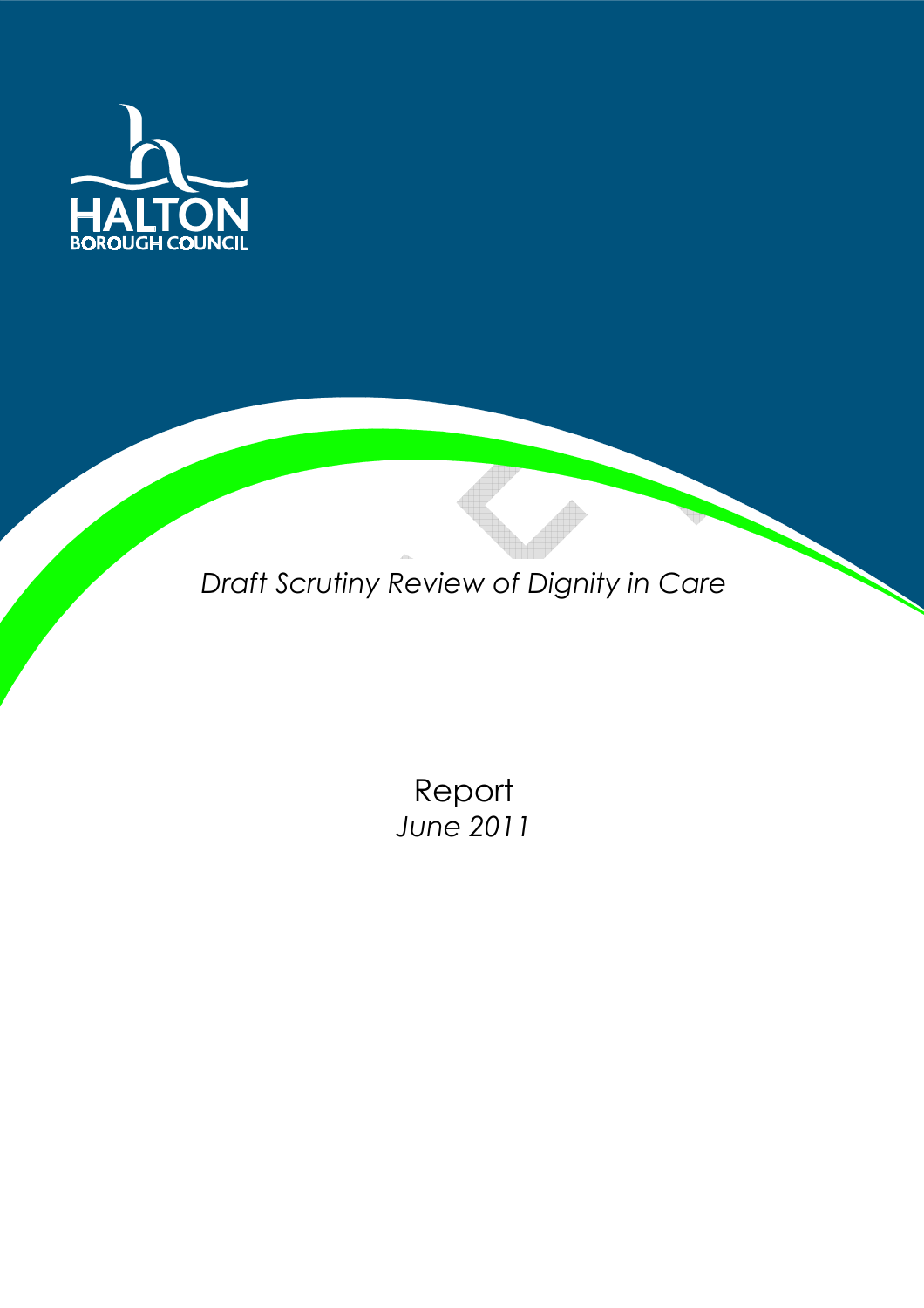# **CONTENTS**

| <b>Contents</b>                                                                                                                                                                        | Page                                                              | Paragraph                              |
|----------------------------------------------------------------------------------------------------------------------------------------------------------------------------------------|-------------------------------------------------------------------|----------------------------------------|
| Purpose of the report<br>Structure of the report<br>Introduction<br>Methodology<br>Evidence and Analysis with findings/conclusions and<br>recommendations<br><b>Overall Conclusion</b> | 3<br>3<br>$3 - 4$<br>4<br>$4 - 12$<br>13                          | 1.0<br>2.0<br>3.0<br>4.0<br>5.0<br>6.0 |
| <b>Annexes</b>                                                                                                                                                                         | <b>Number</b>                                                     |                                        |
| Topic brief<br>Methodology<br>"My Life Before and After My Operation" by Laura Green<br>Documents Considered/National Best Practice<br><b>Action Plan</b>                              | 1<br>$\overline{\mathbf{c}}$<br>3<br>$\overline{\mathbf{4}}$<br>5 |                                        |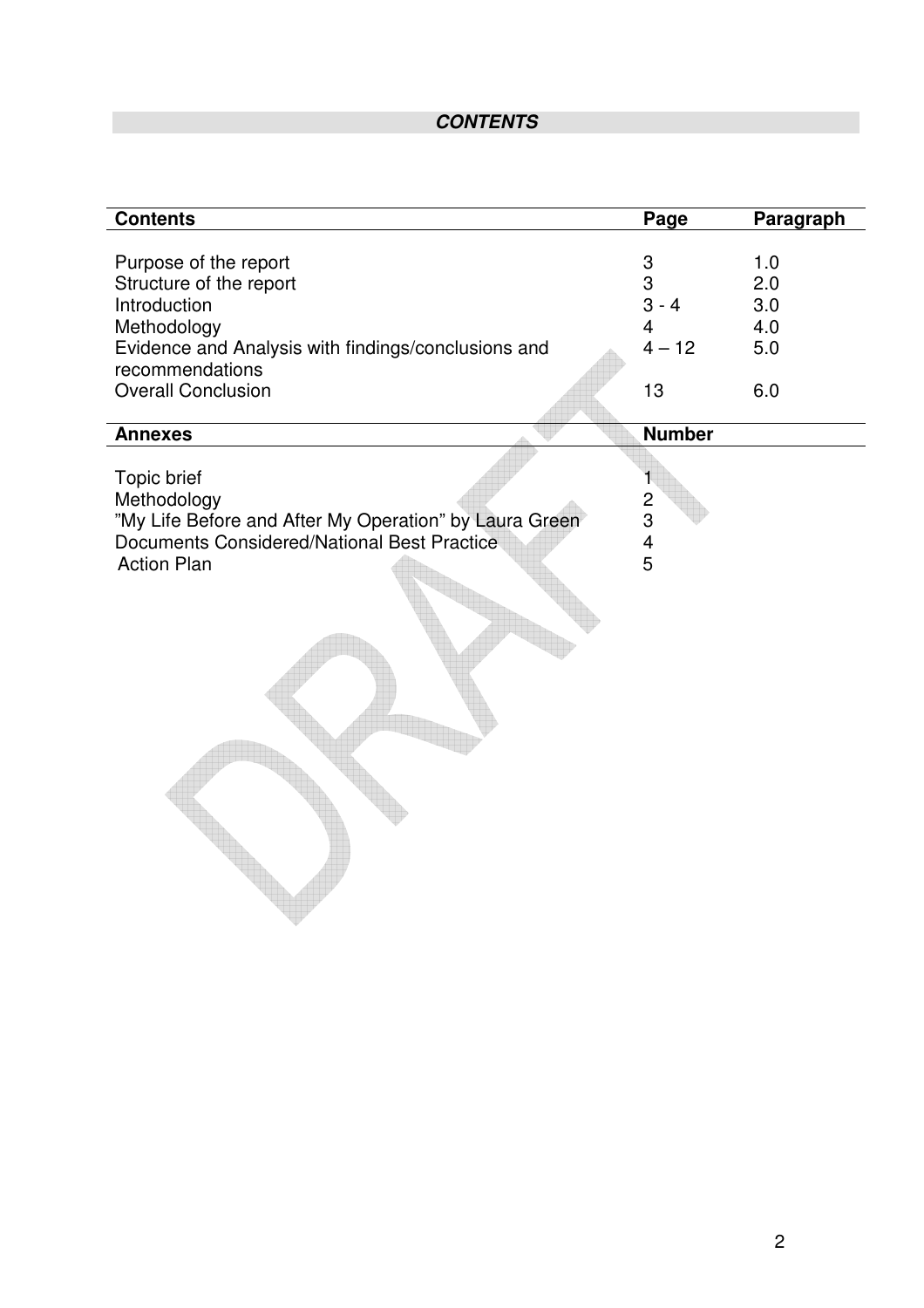#### **1.0 PURPOSE OF THE REPORT**

The purpose of the report, as outlined in the initial topic brief (at Annex  $1)$  is to:

- ♦ Explore identified areas to ascertain if dignity standards are applied accordingly, for example, within a hospital setting.
- ♦ Consider national/north west best practice and research in terms of Dignity in Care and Personalisation.
- ♦ An opportunity to raise awareness/promote Dignity in Care and the value for service-users; and
- ♦ Make recommendations for improvements to Dignity in Care within **Halton**

# **2.0 STRUCTURE OF THE REPORT**

This report is structured with the introduction, a brief summary of the methodology followed by evidence, analysis with findings/conclusions and recommendations. The annexes include the topic brief, methodology detail, documents considered by the group, "My Life Before and After My Operation" presentation by Laura Green and Action Plan.

# **3.0 INTRODUCTION**

#### **3.1 Reason the report was commissioned**

Halton Borough Council is the only local authority in the country with a Dignity in Care Co-ordinator, as well as the only one that covers both the Council and the wider remit of Health. The co-ordinator has been in post since July 2009, and it was felt this was an opportune time as part of an on-going evaluation to focus the scrutiny review on Dignity in Care. There is also a national drive for local authorities to carry out scrutiny reviews of Dignity in Care.

#### **3.2 Policy and Performance Boards**

This report was commissioned as a scrutiny working group for the Health Policy and Performance Board.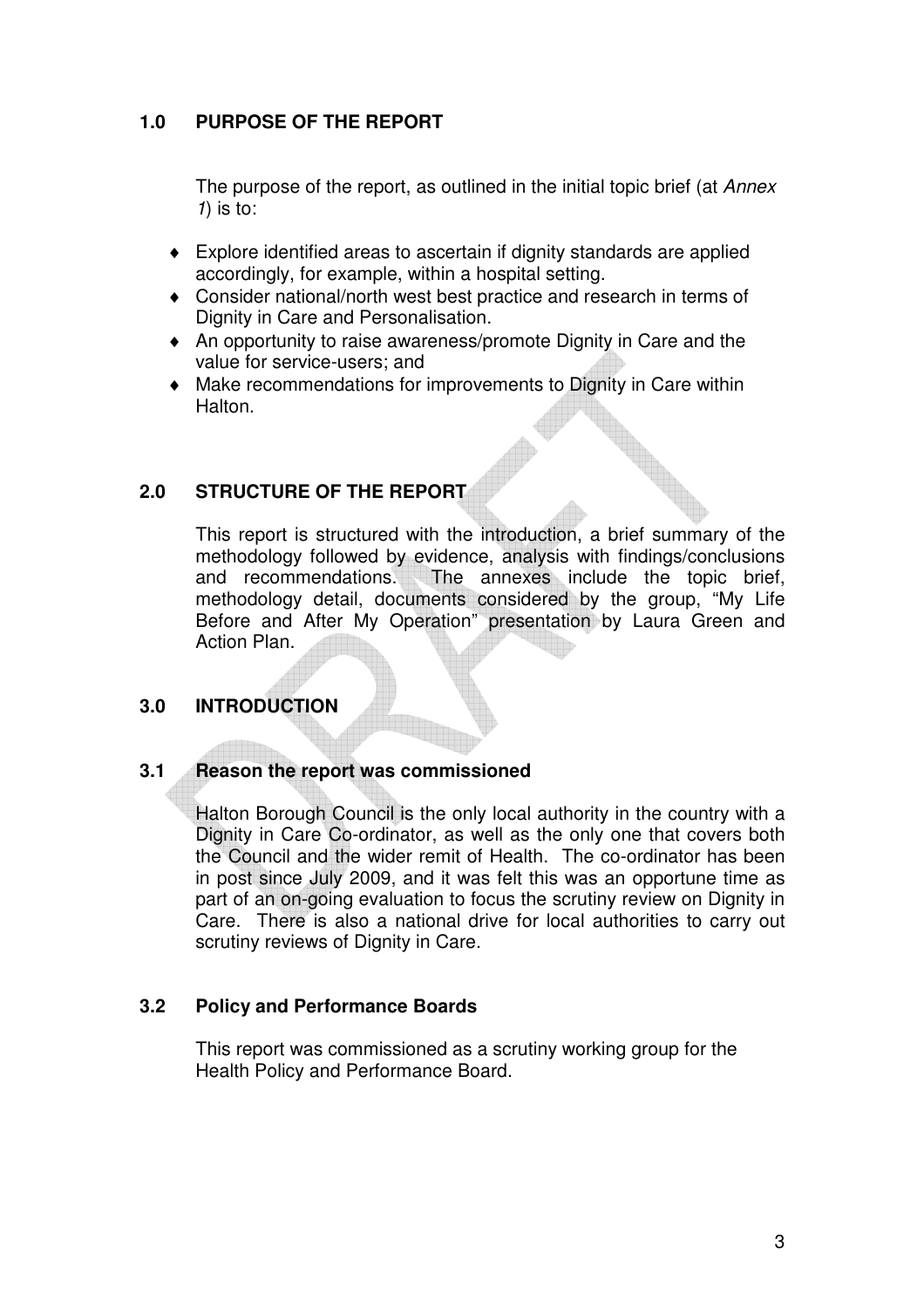#### **3.3 Membership of the Topic Team**

Membership of the Topic Team included:

| <b>Officers</b>                                                                                                                                                                                      |
|------------------------------------------------------------------------------------------------------------------------------------------------------------------------------------------------------|
| Helen Moir - Divisional Manager Independent<br><b>Living Services</b><br>Tracy Ryan - Dignity in Care Co-ordinator<br>Emma Sutton-Thompson - Principal Policy Officer<br>for Adults and Older People |
|                                                                                                                                                                                                      |

#### **4.0 Methodology Summary**

This scrutiny review was conducted through a number of means:

- Monthly meetings of the scrutiny review topic group;
- Presentations by various key members of staff (detail of the presentations can be found in Annex 2);
- Provision of information;
- Service-user consultation:
- Field visit to a Productive Ward at Whiston Hospital

#### **5.0 Evidence (summary of evidence gathered) and Analysis with findings/conclusions**

#### **5.1 Dignity in Care Awareness**

Tracy Ryan, Dignity in Care Co-ordinator gave a presentation on Awareness of Dignity in Care at the first meeting of the topic group. This covered:

- Background to the Dignity in Care Campaign
- Dignity Challenge and what people can expect from a service that respects dignity
- Briefing of Halton's achievements to date with Dignity in Care
- Halton is the only local authority with a dedicated Dignity in Care Co-ordinator and this covers both the Local Authority and health.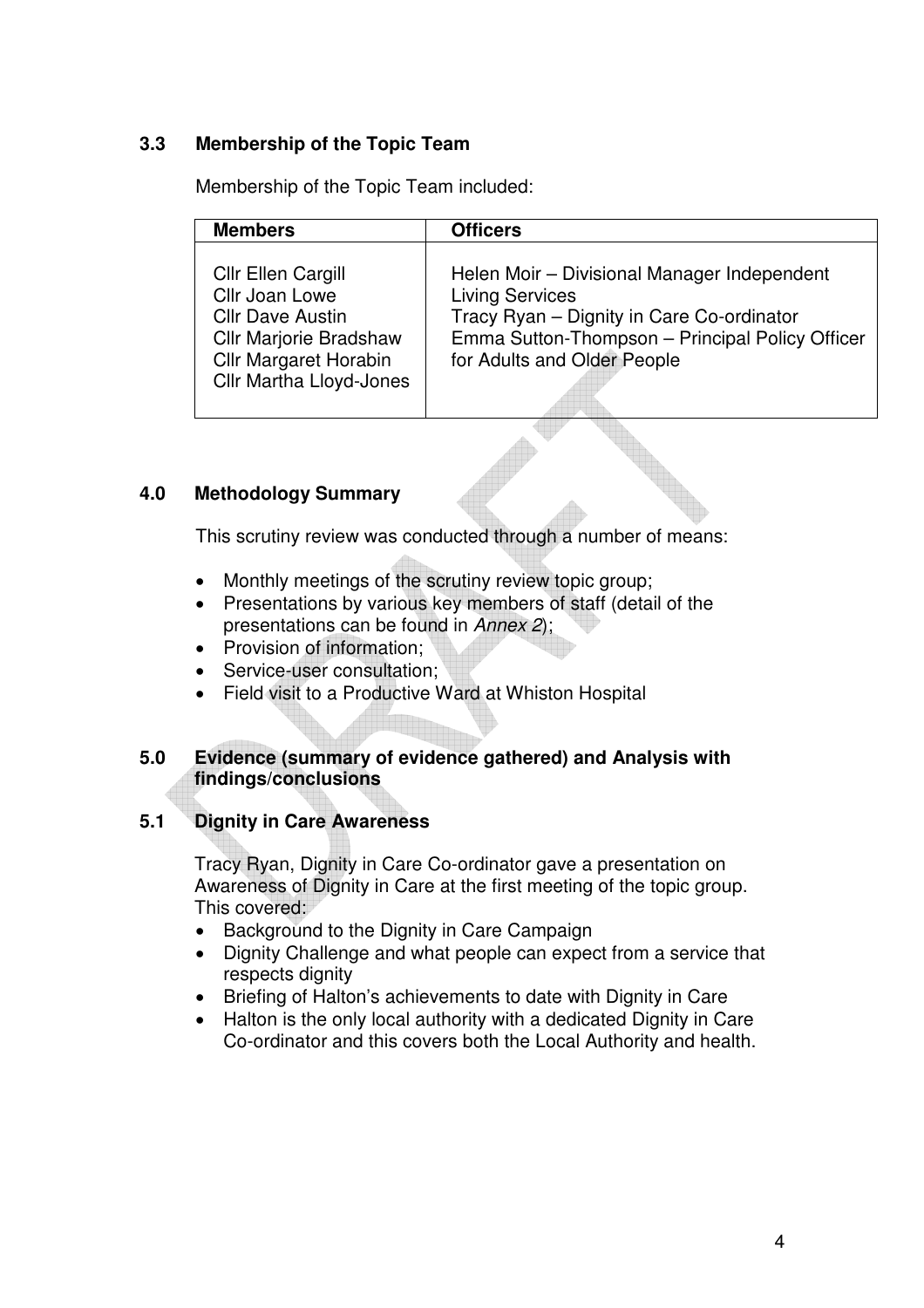#### **Dignity Awareness Sessions**

Since having the Co-ordinator post, the following staff awareness sessions have taken place.

Information Packs are issued to all attendees providing details of:

- What is Dignity
- Information Flyers, Postcards & Posters
- Presentation hand-outs
- Dignity Balance & Challenge Tests
- Best Practice guide & Aide Memoire
- Staff Expectations Card
- Signposting Information e.g. Preventative Services and Multiagency Contact Sheet for Complaints or Concerns

 $\triangle$ 

| <b>HBC</b>                               | <b>Numbers</b>  |                                | <b>Numbers</b>  |
|------------------------------------------|-----------------|--------------------------------|-----------------|
| Dorset Gardens and Extra Care            | 7               | <b>Adult Placement Service</b> | 5               |
| <b>SS2LL and volunteers</b>              | 9               | <b>Adult Placement Carers</b>  | 12              |
| <b>Adults with Learning Disabilities</b> | 10 <sup>1</sup> | <b>Sheltered Housing</b>       | 4               |
| <b>Network</b>                           |                 |                                |                 |
| Day Services                             | 5               | <b>Emergency Duty Team</b>     | 4               |
| Daytime, Community and                   | 3               | <b>Elected Members</b>         | 6               |
| <b>Residential Support</b>               |                 | scrutiny group                 |                 |
|                                          |                 | <b>HBC Total</b>               | 65              |
| <b>Provider Services Health and</b>      |                 |                                |                 |
| <b>Social Care</b>                       |                 |                                |                 |
| <b>RARS/Intermediate Care</b>            | $\overline{2}$  | <b>GP Practice Manager</b>     |                 |
| Assessment team                          |                 |                                |                 |
| <b>Residential Care &amp; Supporting</b> | 23              | <b>HBC</b> officers            | 12 <sup>2</sup> |
| People Provider Forum                    |                 |                                |                 |
| <b>Croftwood Residential Care</b>        | 10              | <b>Safeguarding Adults</b>     | 30              |
| Home                                     |                 | <b>Board</b>                   |                 |
| <b>Domiciliary Care Provider Forum</b>   | 30              | Hospital leads                 | 4               |
| <b>Sheltered Housing Provider</b>        | 14              | <b>PCT</b>                     | 12 <sub>2</sub> |
| Forum                                    |                 |                                |                 |
| Social Inclusion Provider forum          | 20              | Age Concern UK                 | 3               |
| Social Care in Partnership               | 15              | <b>Halton Speak Out</b>        | 1               |
| <b>Provider Forum</b>                    |                 |                                |                 |
| Domestic Abuse and Sexual                | 20              | <b>SCOPE</b>                   | 6               |
| <b>Violence Operational Group</b>        |                 |                                |                 |
| Partnerships in Prevention group         | 11              | <b>ARCH</b> initiatives        | 8               |
| <b>Leahurst Care Home</b>                | 12              | <b>Widnes Hall Care Homes</b>  |                 |
|                                          |                 | <b>Provider Services Total</b> | 235             |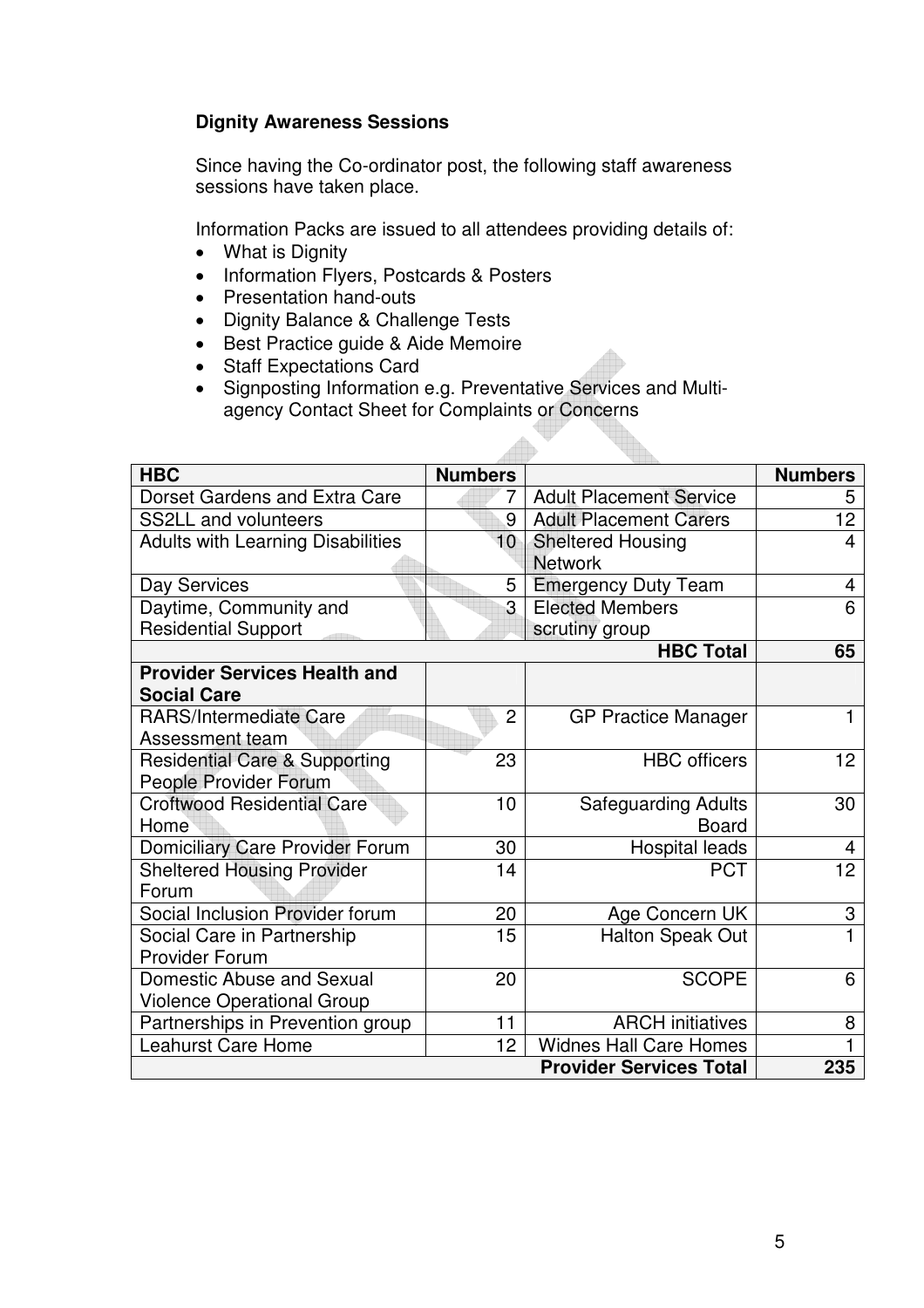#### **Public Awareness-Raising**

Public awareness sessions have taken place across the borough. This has included events or meetings where the Dignity Co-ordinator has raised the issue and discussed the role and what dignity involves. There have also been awareness-raising sessions in public areas with display stands, talking to the general public and distributing information. For example:

- Open Door to Dementia Launch
- Disability Awareness Day
- Community Safety RESPECT weeks
- Residents living within Nursing/Residential Care Homes
- Focus Groups with people in receipt of care/treatment
- Dignity Matters Follow-up Event
- CQC Open Public Forum Adult Social Care Inspection
- Good Place to Grow Old Event
- Dignity and Safeguarding publicity campaign issued borough-wide

#### **Dignity in Care Champions Group**

The Dignity in Care Champions group has the following remit:

- Strategic level multi-agency group responsible for overseeing Halton's Dignity in Care campaign for residents to gain/maintain autonomy, dignity and respect whilst in receipt of health and social care services;
- Lead group in rooting out age discrimination or lack of dignity in the treatment of people who use care services and their carers;
- Monitor progress against a Performance Framework of the Halton Dignity in Care Action Plan and Dignity Charter. The Dignity in Care Co-ordinator reports progress to the Older People's Local
- Implementation Team and Safeguarding Adults Board;
- Disseminate and share good practice working in partnership to improve the service users' care experiences; and
- Halton's Dignity in Care Action Plan and Dignity Charter is implemented multi-agency via Halton's Dignity Champions' Network.

Membership of this group includes:

- Halton Borough Council All Adults & Older People's services
- Halton Borough Council Elected Member
- Older People's Local Implementation Team
- Warrington and Halton Hospitals NHS Trust
- NHS Halton and St Helens (PCT)
- 5 Boroughs Partnership Foundation Trust
- St Helens & Knowsley Hospitals NHS Trust
- **Halton Voluntary Action**
- Age Concern UK
- Halton Older People's Empowerment Network (OPEN)/Local Residents
- Independent Providers: Residential Care, Domiciliary Care & Sheltered Housing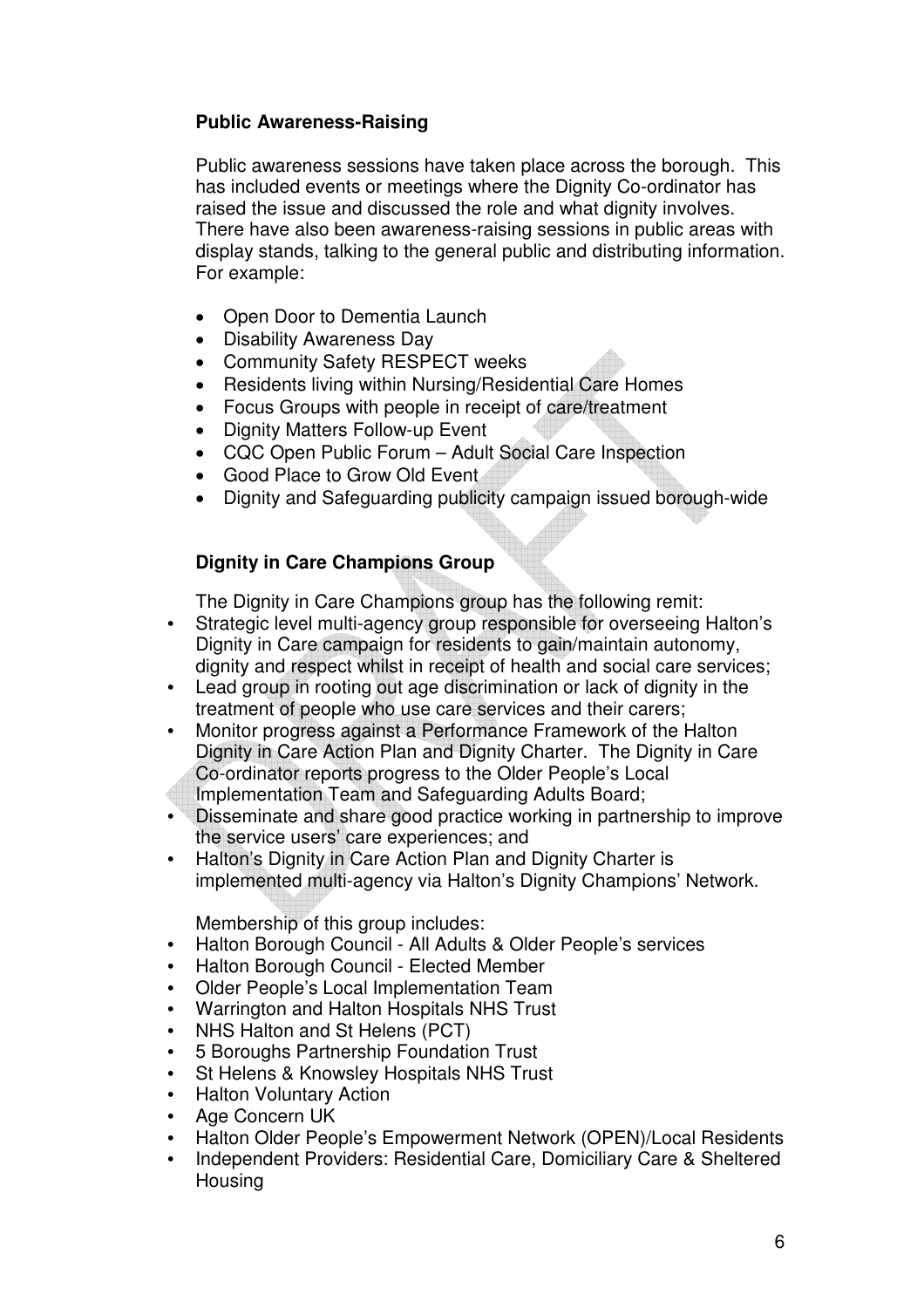- Older People Independent Chair
- **Carer**
- Halton LINk
- Halton Haven

#### **Conclusion**

The group concluded that the awareness-raising session clearly demonstrated the standards to which organisations should be working to and the expectations for people using those services. This was an excellent start to the scrutiny review as it set out the baseline from which to work. Having the Dignity Co-ordinator post has helped to ensure the message/information about dignity goes out to the public. This is key to the success in empowering people by giving them the knowledge to work with.

Members also noted that in the recent Care Quality Commission's safeguarding inspection of adult social care Halton was cited as being innovative and challenging in its approach to ensuring local people received high quality, individually tailored support that recognised their uniqueness and promoted their dignity and privacy. The inspection highlighted how the role, leadership and contribution of the Dignity in Care Co-ordinator was highly valued and effective in raising standards and tackling discrimination or poor treatment of people in a variety of settings. There were many examples of the positive impact of this post in promoting and sharing best practice and tackling poor performance.

#### **Recommendations:**

*(i)* **The group suggested that it would be useful to include the Multi-agency Contact Sheet for Complaints or Concerns in a future edition of Inside Halton.**

*(ii)* **Continue with briefing and training staff both within social care and health and continue with the public awareness raising.** 

# **5.2 Dignity in Care and Personalisation**

Helen Moir, Divisional Manager for Transformation, gave a presentation on Dignity in Care and Personalisation in the December meeting of the topic group. This presentation included the following main points:

- Currently a pilot offering Self-Directed Support (SDS) to everyone who receives a package of care from adult services using a choice of budget methods: Direct Payment, indirect payment, trust fund, managed account, individual service fund, or virtual budget.
- Robust procedures in place around Personal Assistants including a series of guideline booklets around the selection, recruitment and training (including information regarding CRBs) for employers and employees.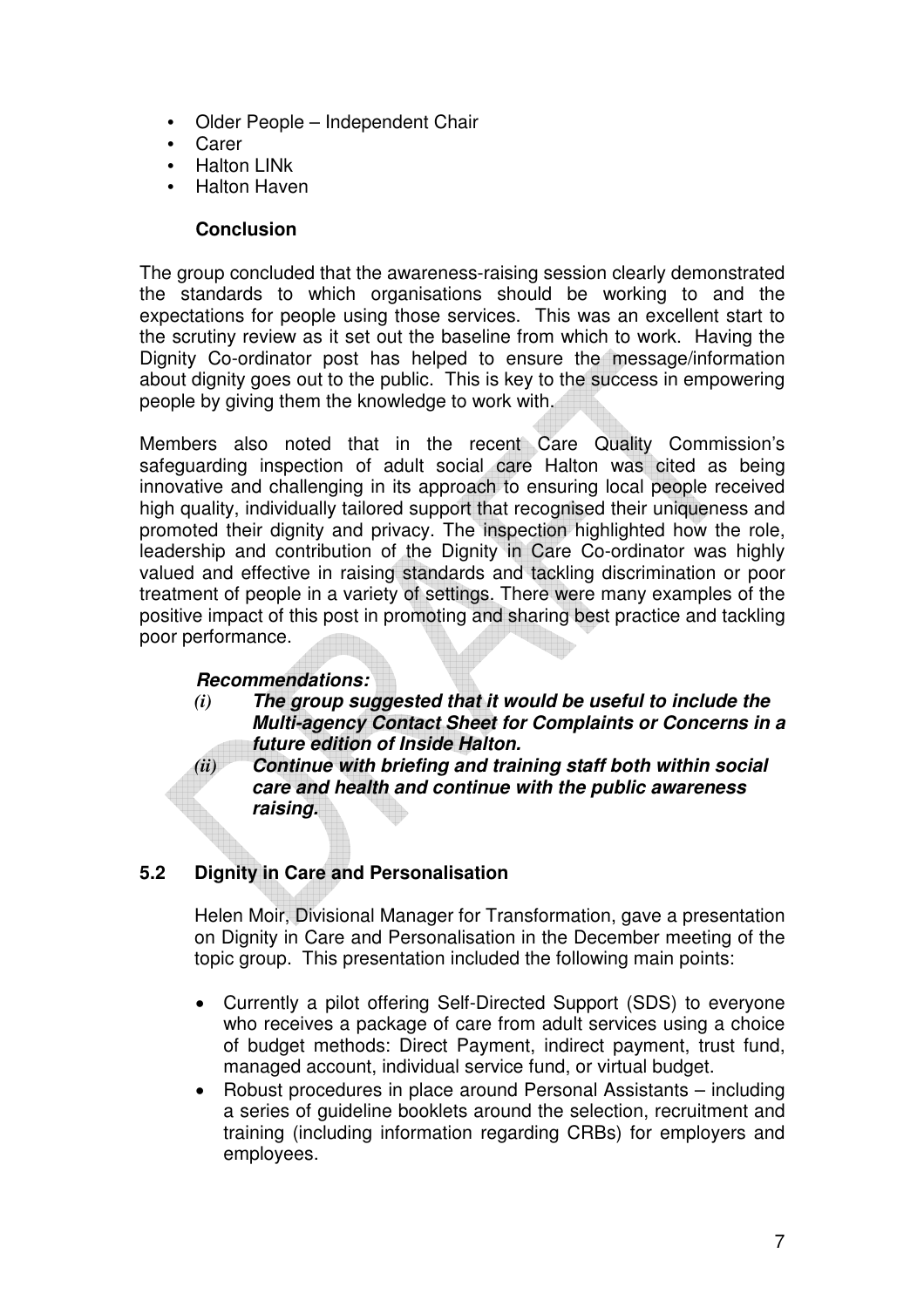• As part of the Putting People First milestones, HBC are committed to setting up a User Led Organisation (ULO) to host a forum for voluntary groups locally and to provide peer support and advocacy for the SDS process.

#### **Conclusion**

The group noted that in the recent Care Quality Commission's safeguarding inspection of adult social care Halton was cited as having excellent personalisation systems in place.

#### **Recommendations:**

**(i) Continue to positively promote the work of personalisation within Halton.** 

#### **5.3 Productive Wards**

#### **5.3.1 Presentation**

During January, Anne Hyson, Senior Nurse, Professional Development from Whiston Hospital gave a presentation on Productive Wards prior to the site visit. This included:

- Explaining the concept of Productive Wards and the modular programme of implementation including core objectives of safety, quality, efficiency, patient experience and staff satisfaction;
- Showing "before" and "after" photos these mainly highlighted how untidy areas such as store cupboards, offices and wards were tidied up and the difference this made to staff in accessing areas fully and finding equipment quickly and easily;
- Systems used in the implementation of Productive Wards: "Releasing Time to Care" time and motion study to establish firstly the baseline in terms of the percentage of nurses' time spent on direct patient care and secondly how this percentage changes after the implementation of the Productive Ward.

# **5.3.2 Site Visit**

Following the presentation, the group were taken onto a Productive Ward and given a tour, including the reception area, open wards, private rooms, nurses' station, stock room. The group were shown the notice board with up-to-date information showing recent falls within the ward, MRSA (if any), staff sickness.

NB - A site visit to a ward at Warrington Hospital was proposed as part of the scrutiny review but it was unable to be included. However, a visit has been arranged for mid-June.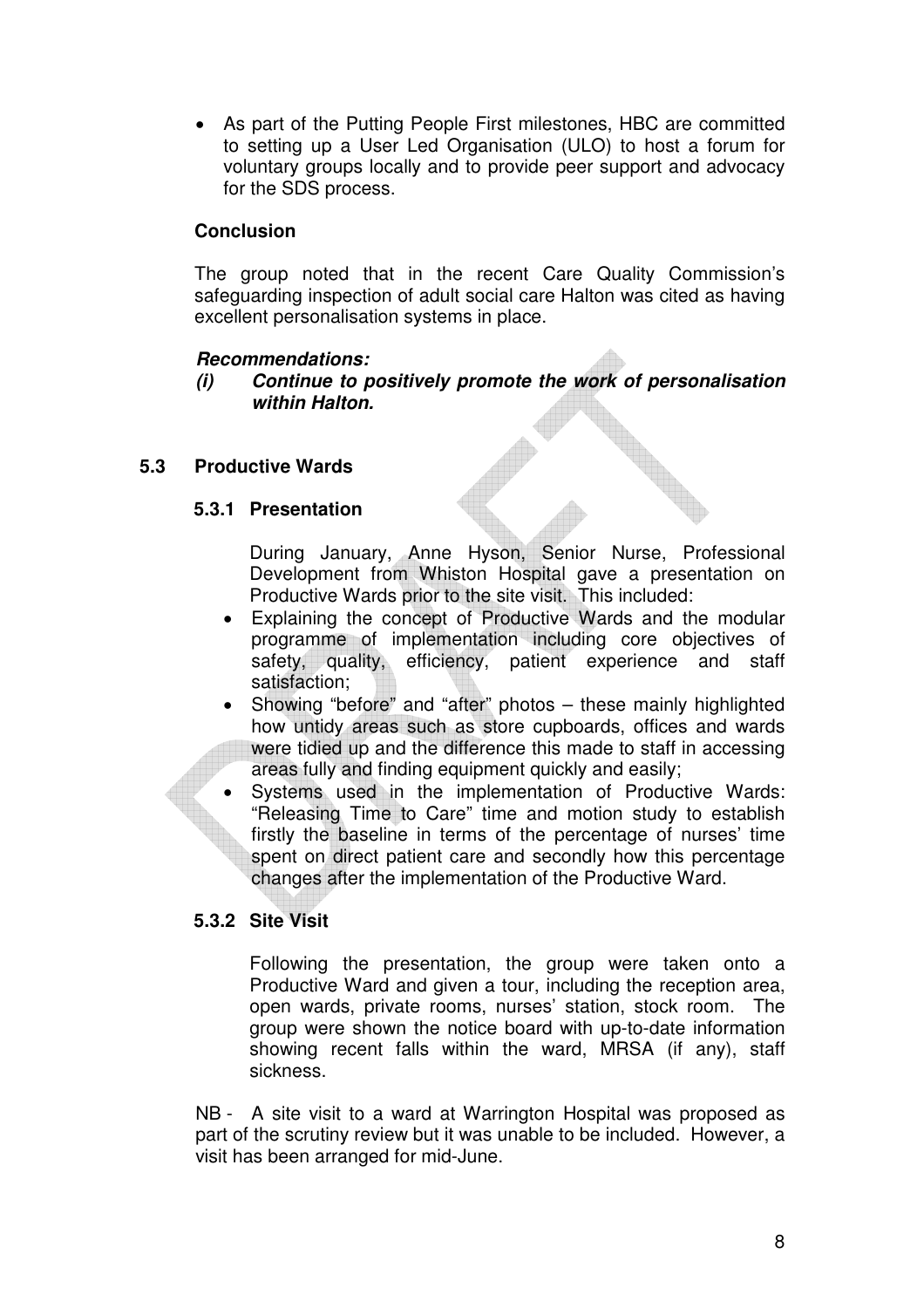#### **Conclusion**

Actually visiting the Productive Ward and seeing it in action after hearing the presentation gave the group a really good understanding of how it works in practice. The group felt very strongly that there was a huge difference between a normal hospital ward and a productive ward in terms of:

- the whole atmosphere created by a productive ward being calm and relaxed;
- uncluttered and spacious areas adding to the calmness;
- clearly labelled stock stored in a uniform manner across every stock room so that staff did not have to spend time looking for equipment, meaning they had more time for direct patient care;

#### **Recommendations:**

- **(i) The group would like to suggest the continued roll-out of the Productive Ward concept in both Whiston and Warrington Hospitals.**
- **(ii) The use of Health Passports\* throughout the care system and extended beyond Adults with Learning Disabilities.**
- **(iii) In single-sex wards at Whiston Hospital the male/female sign on toilets should be accessible to people with a visual impairment.**

\* Health Passports – The Health Passport is a document that helps NHS staff to understand the needs of adults with learning disabilities; when attending appointments or visiting hospital. The local version has been adopted from Gloucestershire NHS Foundation Trust.

#### **5.4 Safeguarding and Dignity in Care**

 During the February topic group meeting, Diane Gould, Safeguarding Co-ordinator from Whiston Hospital, gave a briefing around safeguarding the links to Dignity in Care.

- Health Passports are currently only used for people with a learning disability and only those people who are known to Social Services. Diane circulated one for the group to look at.
- Whiston Hospital is in the process of changing patient gowns to ones which don't have the gap at the back of them.
- Staff working on the wards are always encouraged to highlight any concerns they may have if they notice something on the ward that isn't best practice.
- With bed availability, patients are placed where they will be best managed in terms of their condition.
- Whiston Hospital uses the "red tray system" that highlights if a patient requires assistance with eating or drinking.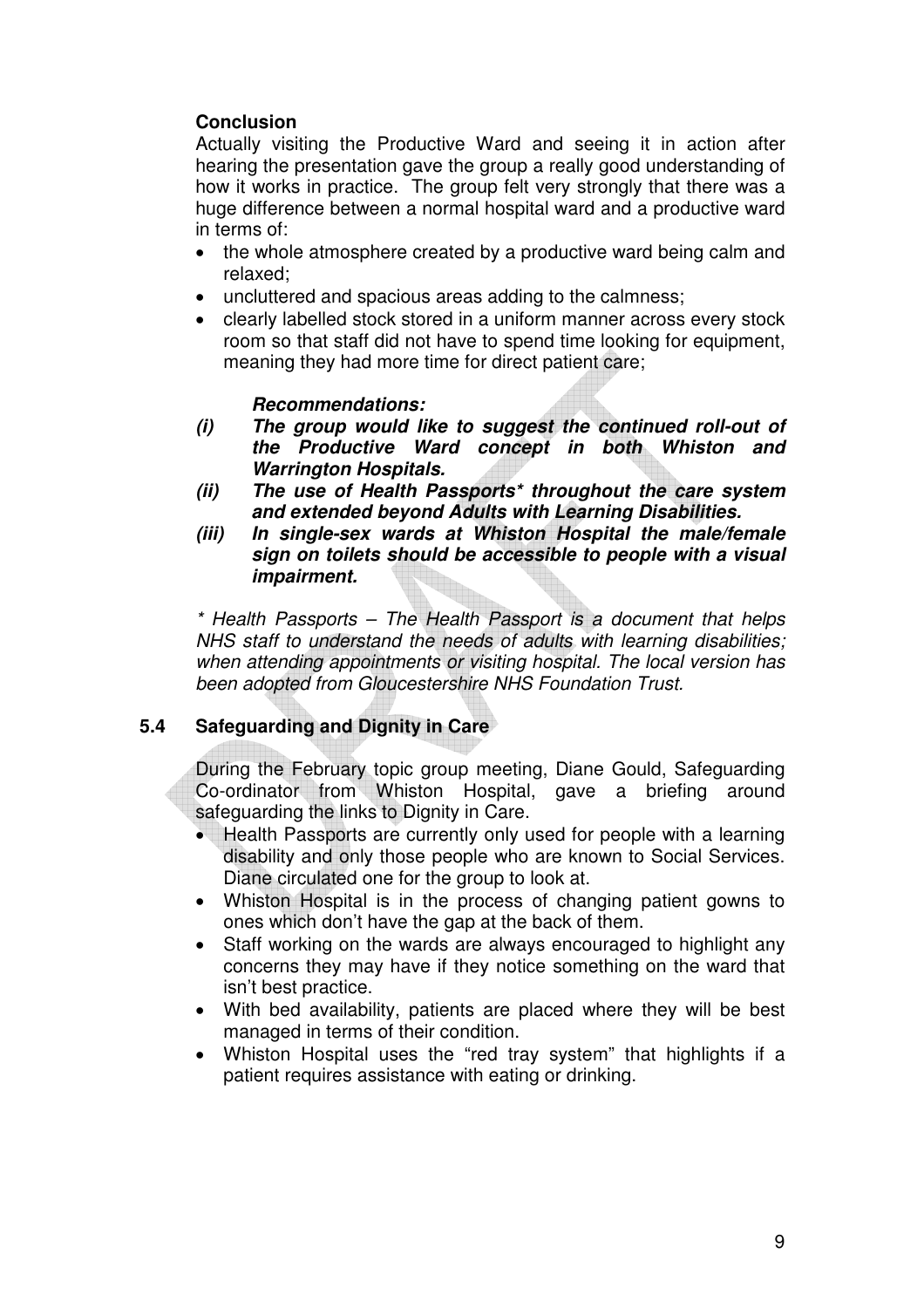#### **Conclusion**

The topic group were impressed with the Health Passport and the concept of its use. Diane had clearly shown that safeguarding was a priority for Whiston Hospital and that measures were being put into place to improve safeguarding wherever possible.

#### **Recommendations:**

- **(i) The use of Health Passports throughout the care system and extended beyond Adults with Learning Disabilities.**
- **(ii) Whiston Hospital to implement training/guidance for staff to feel comfortable raising concerns/making complaints.**

#### **5.5 Dignity in Care Forum**

On 18<sup>th</sup> March, the group organised a Dignity in Care Forum for people who currently use services and had had recent experience of either a hospital visit or using care services and wanted to share those experiences.

 The forum consisted of members of the topic group and service users from the following service areas:

- Older People Services
- Adults with Learning Disabilities
- Carers
- Mental Health Services
- Halton LINk

The session was facilitated by a Building Common Ground facilitator enabling group discussions which focussed on the following areas:

| <b>Key Theme</b>               | <b>Discussion Comments</b>                                                                                                                                                                                                                                                                                                                                                                                                                                                                                                     |
|--------------------------------|--------------------------------------------------------------------------------------------------------------------------------------------------------------------------------------------------------------------------------------------------------------------------------------------------------------------------------------------------------------------------------------------------------------------------------------------------------------------------------------------------------------------------------|
| What's<br>already<br>working?  | Only LA with Dignity in Care Co-ordinator, Events – listening<br>to people's views, Improvement in care – Halton Hospital,<br>End of Life Strategy and core standards, Health and social<br>services working together, LINk - events, board meetings,<br>Advocacy service, Halton Council leading on improving<br>dignity, Dementia Pathways, Professionals working together,<br>Located in same place, Council looking at Dignity and<br>Raising Awareness, GP Practice, Whiston Hospital,<br>Crossroads and sitting service. |
| Hopes/<br><b>Opportunities</b> | People confident to raise concerns without fear of reprisal –<br>either staff or people using services, Culture change,<br>Training for care givers e.g. dementia, Bed availability, Times<br>adhered to, MRSA, Nurses pay more attention i.e. Health<br>Passports, Nurses attend to one ward only, better<br>communication between staff, Hygiene issues addressed,                                                                                                                                                           |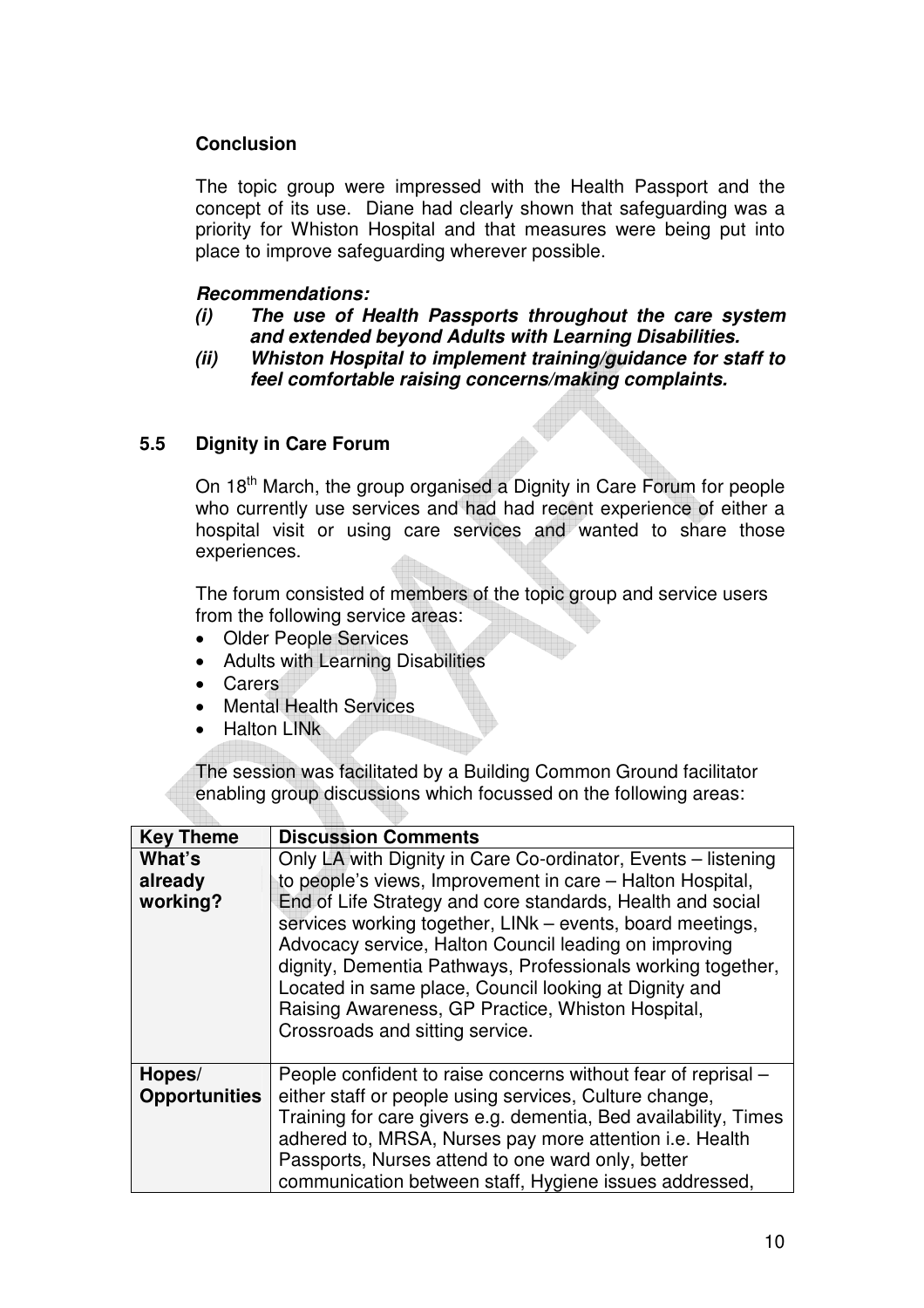| <b>Key Theme</b>                               | <b>Discussion Comments</b>                                                                                                                                                                                                                                                                                                                                                                                                                                                                                                                                                                                                                                                                                                                                                                                                                                                                                                                                                                                                            |
|------------------------------------------------|---------------------------------------------------------------------------------------------------------------------------------------------------------------------------------------------------------------------------------------------------------------------------------------------------------------------------------------------------------------------------------------------------------------------------------------------------------------------------------------------------------------------------------------------------------------------------------------------------------------------------------------------------------------------------------------------------------------------------------------------------------------------------------------------------------------------------------------------------------------------------------------------------------------------------------------------------------------------------------------------------------------------------------------|
|                                                | Look at volunteer drivers to address transport issues, More<br>staff.                                                                                                                                                                                                                                                                                                                                                                                                                                                                                                                                                                                                                                                                                                                                                                                                                                                                                                                                                                 |
| Challenges/<br><b>Concerns</b><br><b>Faced</b> | No level of consistency in care givers – agencies, Lack of<br>training – agencies, Staff not caring, Young staff and no<br>uniforms, Paperwork looks good - practice very different,<br>Confusion when trying to get help in a crisis, What works at<br>home not transferred to other areas e.g. respite/hospital,<br>Nutrition – not fed in hospital, Not enough staff to address<br>needs, No acknowledgement of role and history and<br>knowledge carers have, Transport - not always available,<br>alternatives to Dial-a-ride expensive, Telephone responses<br>from services - uncivil, Comprehensive care not given in<br>hospital. Continuing Health Care - partnership working, lots<br>of changes in the PCT, People not knowing how to complain<br>or if they do, the fear of reprisal, Dignity is across the board -<br>not just older people, Not having curtain closed properly<br>when in hospital, buzzer being hidden, "Whistle-blowing" -<br>seeing practice that isn't good and feeling able to raise<br>concerns. |

| <b>Common</b><br><b>Issues</b> | Quality of Care, Attitudes, Lack of passion.                                                                                                                                                                                                                                                                                                                                                                                                                                                                                                                                                                                                                                                                                                                                                                                                                                                        |
|--------------------------------|-----------------------------------------------------------------------------------------------------------------------------------------------------------------------------------------------------------------------------------------------------------------------------------------------------------------------------------------------------------------------------------------------------------------------------------------------------------------------------------------------------------------------------------------------------------------------------------------------------------------------------------------------------------------------------------------------------------------------------------------------------------------------------------------------------------------------------------------------------------------------------------------------------|
| <b>Action</b><br><b>Needed</b> | Dialogue – continue talking to each other, improve on what<br>we have done so far, Revisit the role of Dignity in Care<br>Champion - publicise this, info and education and job<br>description, Everyone taking responsibility – speaking up,<br>Not trivialising issues - small things make a big difference,<br>Using and acting upon Passports throughout the care<br>system, Never assume, Mandatory training for agencies,<br>Raise standards of care – all settings, Increase numbers of<br>Health Care Assistants in hospitals and raise role profile,<br>Better auditing of agencies/hospitals to raise standards,<br>Increase numbers of volunteers in hospitals and let care<br>assistants care, Encourage carers to stay at hospital to<br>support cared for person, Look at funding opportunities to<br>develop volunteers, User satisfaction forms developed when<br>leaving hospital. |
| What is the<br><b>Vision</b>   | Build on today's progress, Try to show compassion, Better<br>audits/benchmark - dignity audits, People cared with<br>compassion, People cared with consistency, Every moment<br>is a proud moment, Not having to complain for basic dignity<br>and care to be given, All carers to have an induction and<br>training and have an interest other than profit, Same carer to<br>attend to same person, Use of Hospital Passport, New<br>practices looked at i.e. live in carer.                                                                                                                                                                                                                                                                                                                                                                                                                       |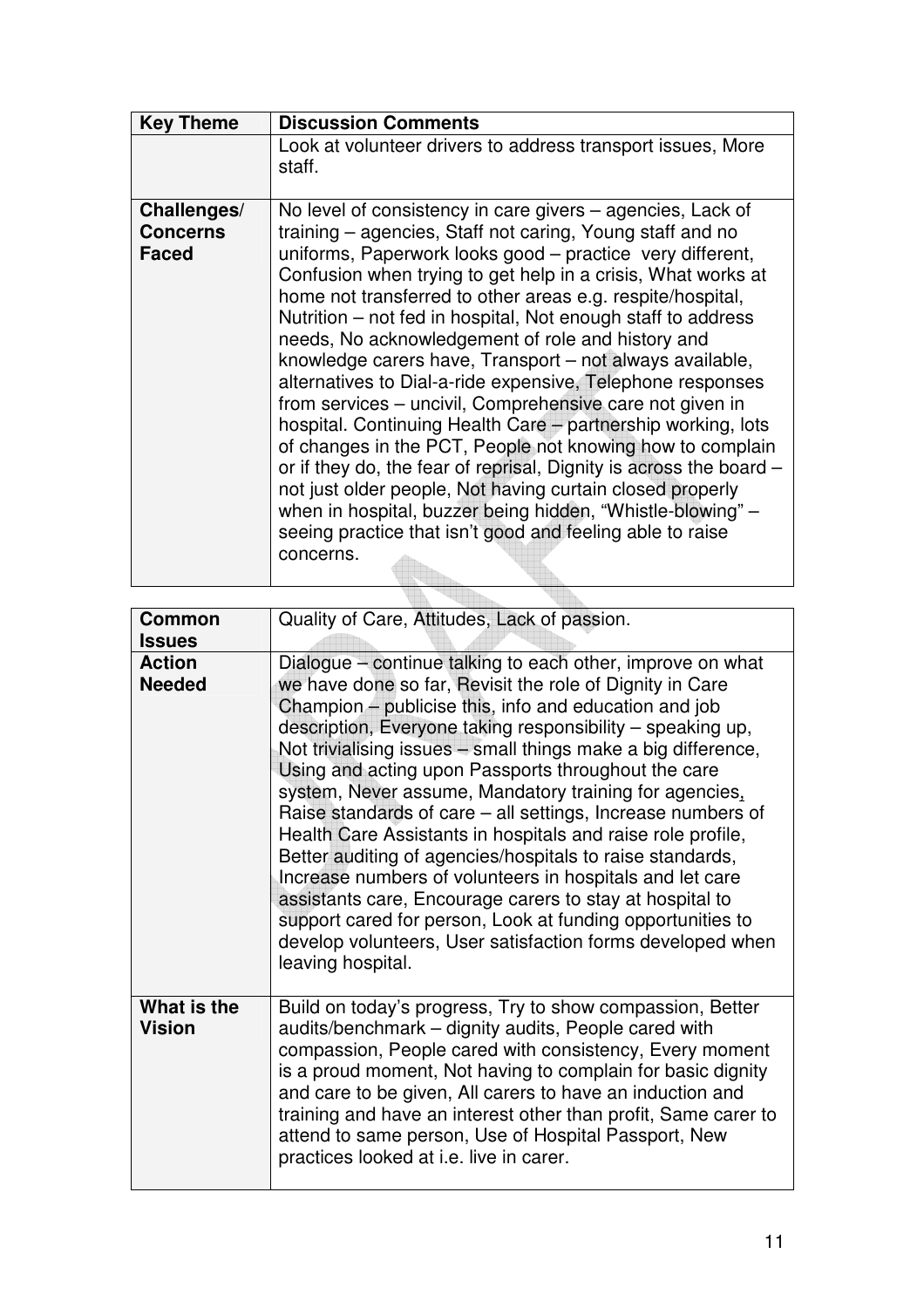#### **Personal Experiences**

 The forum gave opportunity for attendees to relay their personal experiences and these highlighted both positive and negative aspects of dignity in care.

One member of the group requested that her experience was used as evidence with this review and Laura Green's presentation "My Life Before and After My Operation" can be read in full at Annex 3.

It is very moving to hear someone's experience of reality. Laura has been open and frank with her detailed description of events that occurred on her admission to hospital. Unfortunately this seemed to be a situation that other people in the forum had also experienced. One of Laura's quotes "I had a Health Passport that nobody bothered to look at right in the front of my file" demonstrates that although Health Passports are supposedly used, in practice the experience is very different. At the end of Laura's presentation is a section on "How I think it could change" and one of Laura's suggestions is "Nurses to check health passports more often". This has been put into the recommendations.

#### **Conclusion**

The topic group concluded that holding this forum was a very valuable exercise for this scrutiny topic. Hearing at first hand the experiences of people using various care services in the area was critical to pinpointing common areas of concern or areas of good practice with regard to Dignity in Care.

#### **Recommendations:**

- **(i) The consistent use of Health Passports across the North West area and extending this beyond Adults with Learning Disabilities. In particular, hospital and care services should include Health Passports as part of their admission procedures.**
- **(ii) Local Authority to continue to strengthen partnership working with Health.**
- **(iii) Implementing mandatory Dignity in Care training for all agencies, HBC developing Dignity E-Learning.**
- **(iv) Revisit the role of Dignity in Care Champions to raise their profile including publicity, information and education.**
- **(v) Improve customer care so people feel more comfortable and confident about raising concerns or have support in making a complaint.**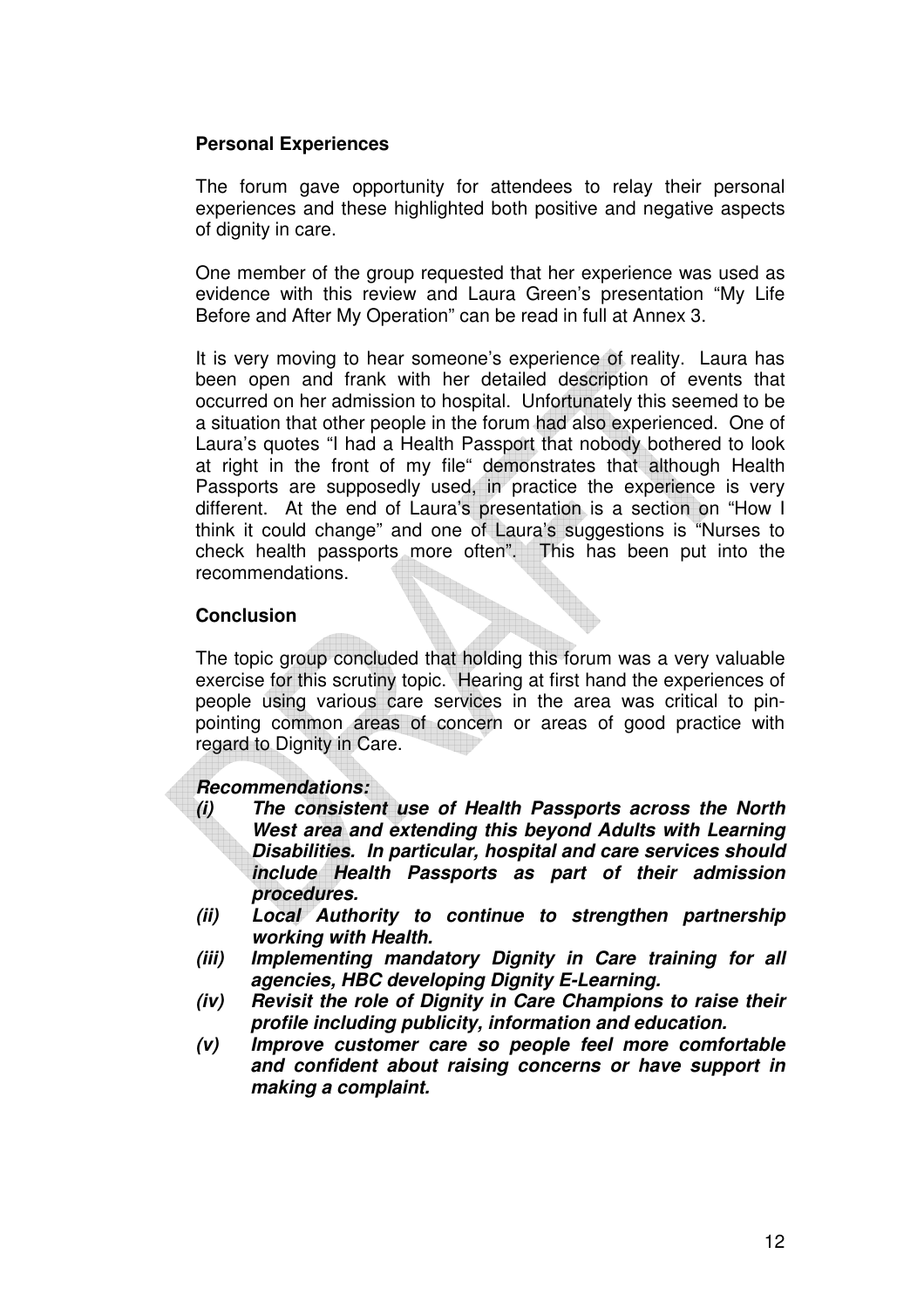#### **6.0 Overall Conclusion**

 This scrutiny review has been both a successful and a worthwhile exercise in terms of covering all the outputs and outcomes from the initial topic brief and gaining a thorough knowledge of Dignity in Care in Halton.

 The scrutiny review has highlighted that Dignity in Care is at the forefront in Halton and much progress has already been made across all care services.

 There are recommendations for further improvement that have been identified from this scrutiny review and these have been arranged into an Action Plan at Annex 5 for ease of reference and monitoring. The recommendations cover the wider spectrum of both health and social care and the majority of these will be progressed through the work of the Dignity in Care Co-ordinator post.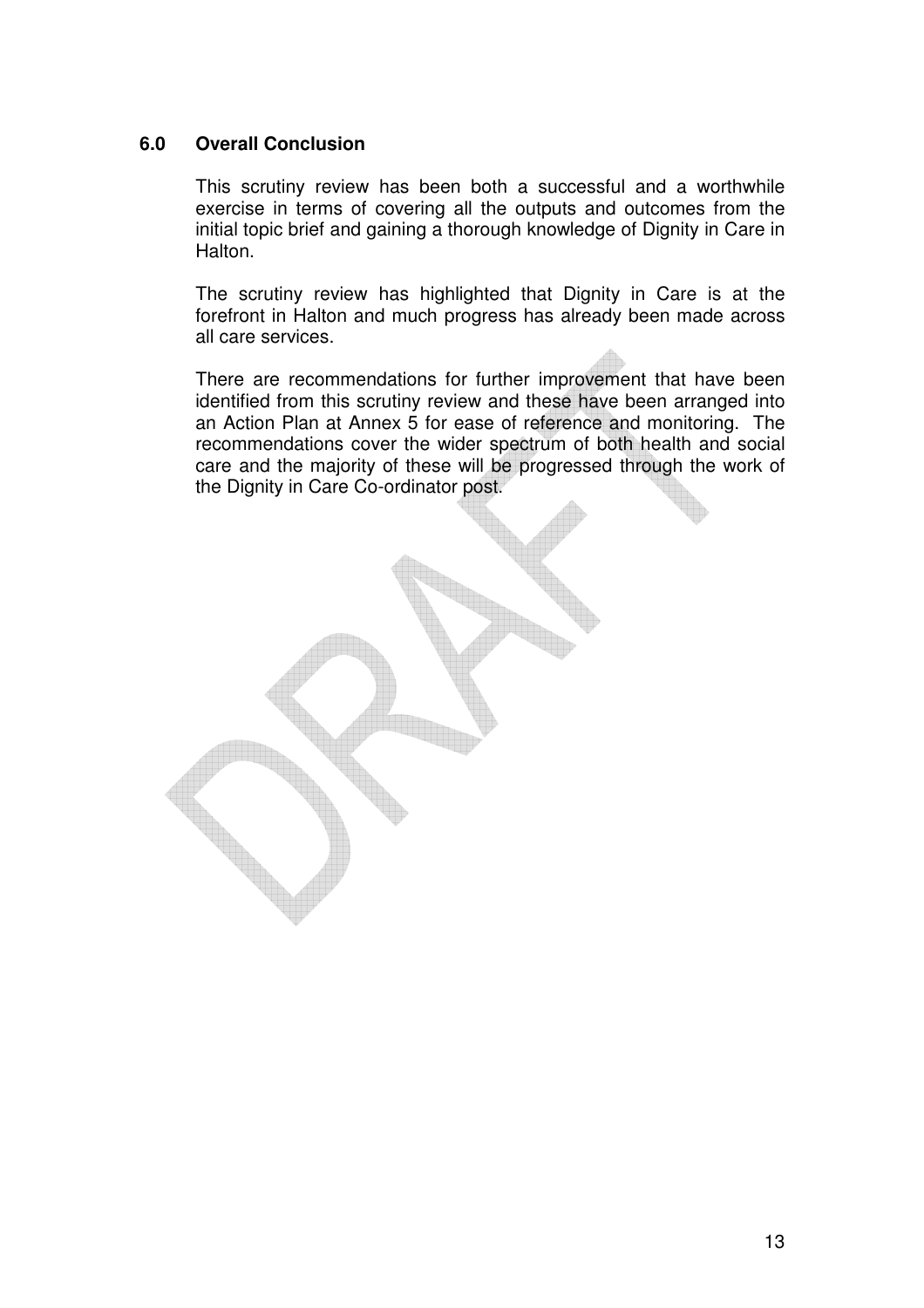# TOPIC BRIEF

**Topic Title:** Dignity in Care

**Officer Lead: Divisional Manager (Transformation)** 

**Planned start date:** August 2010

**Target PPB Meeting:** June 2011

#### **Topic Description and scope:**

A review of Dignity in Care, focussing on exploring specific areas to ensure dignity in care standards are applied accordingly.

#### **Why this topic was chosen:**

Halton Borough Council is the only local authority with a Dignity in Care coordinator, as well as the only one that covers both the council and the wider remit of Health. The co-ordinator has been in post since July 2009, so this is an opportune time as part of an on-going evaluation to focus on Dignity in Care. There is also a national drive for local authorities to carry out scrutiny reviews of Dignity in Care.

#### **Key outputs and outcomes sought:**

- ♦ Explore identified areas to ascertain if dignity standards are applied accordingly, for example, within a hospital setting;
- ♦ Consider national/north west best practice and research in terms of Dignity in Care with regard to Personalisation;
- ♦ An opportunity to raise awareness/promote Dignity in Care and the value for service-users; and
- ♦ Make recommendations for improvements to Dignity in Care within **Halton**

#### **Which of Halton's 5 strategic priorities this topic addresses and the key objectives and improvement targets it will help to achieve:**

#### **Improving Health:**

Key Objective A: To understand fully the causes of ill health in Halton and act together to improve the overall health and well-being of local people.

Key Objective B: To lay firm foundations for a healthy start in life and support those most in need in the community by maximising and promoting autonomy.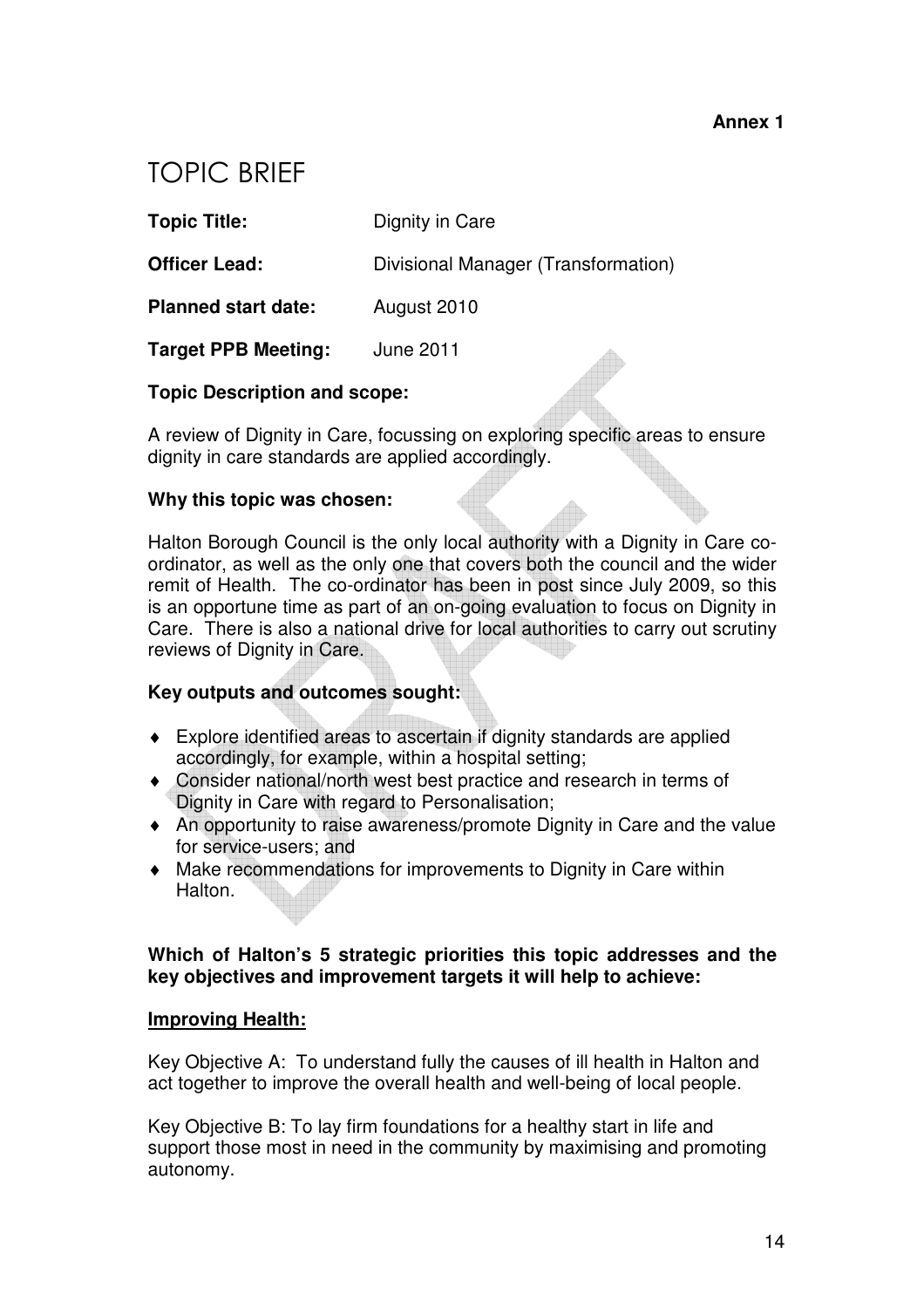Key Objective C: To promote a healthy living environment and lifestyles to protect the health of the public, sustain individual good health and wellbeing and help prevent and efficiently manage illness.

Key Objective D: To reduce the burden of disease in Halton by concentrating on lowering the rates of cancer and heart disease, mental ill health and diabetes and addressing the health needs of older people.

Safeguarding Vulnerable Adults and Children - To improve the outcomes of vulnerable adults and children, so they feel safe and protected and when abuse does occur there are local procedures and processes in place to ensure that the abuse is reported and appropriate action taken against perpetrators and to support victims.

#### **Nature of expected/desired PPB input:**

Member led scrutiny review of Dignity in Care.

#### **Preferred mode of operation:**

- Review of Dignity in Care within a hospital setting;
- Literature review/best practice in other areas, in particular the impact of Personalisation
- Field visits including:
	- o Warrington Hospital;
	- o North-west authority/organisation with best practice in Dignity in Care within hospitals, and/or with personalisation; and
	- o Focus groups involving partner organisations, for example, Halton LINk, Age Concern, Halton Open, service users and carers.

#### **Agreed and signed by:**

| <b>PPB chair </b> | Officer |
|-------------------|---------|
|                   |         |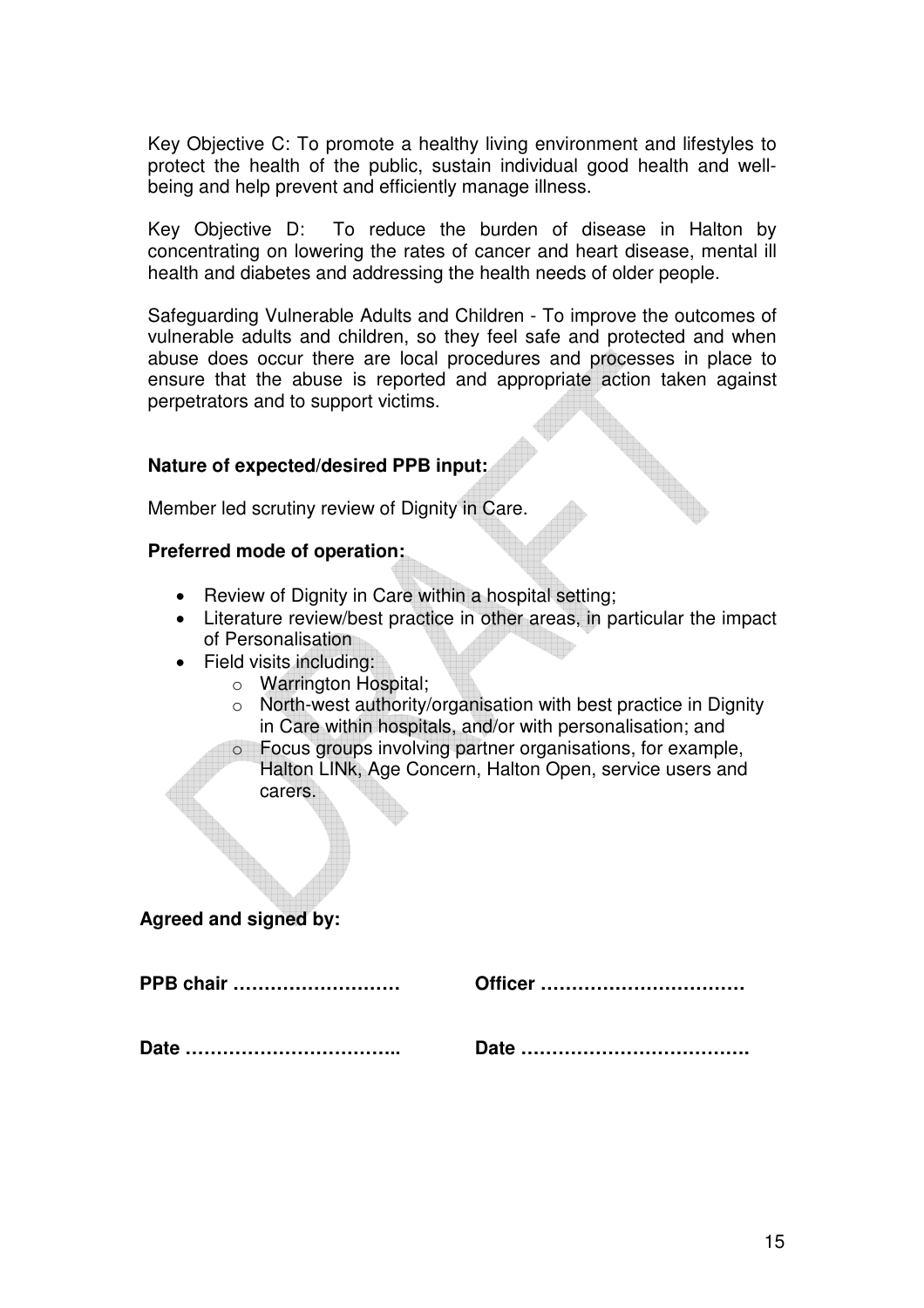#### **METHODOLOGY DETAIL**

# **a) Presentations**

The following officers gave presentations as part of this scrutiny review:

| Name of officer                                                         | <b>Title of Presentation</b>                                 |
|-------------------------------------------------------------------------|--------------------------------------------------------------|
| Helen Moir, Divisional Manager                                          | Personalisation and Dignity in<br>Care                       |
| Tracy Ryan, Dignity in Care Co-ordinator                                | <b>Dignity Awareness Session</b>                             |
| Anne Hyson, Senior Nurse, Professional<br>Development, Whiston Hospital | <b>Productive Wards</b>                                      |
| Diane Gould, Safeguarding Co-ordinator,<br><b>Whiston Hospital</b>      | Briefing on Safeguarding and<br>the links to Dignity in Care |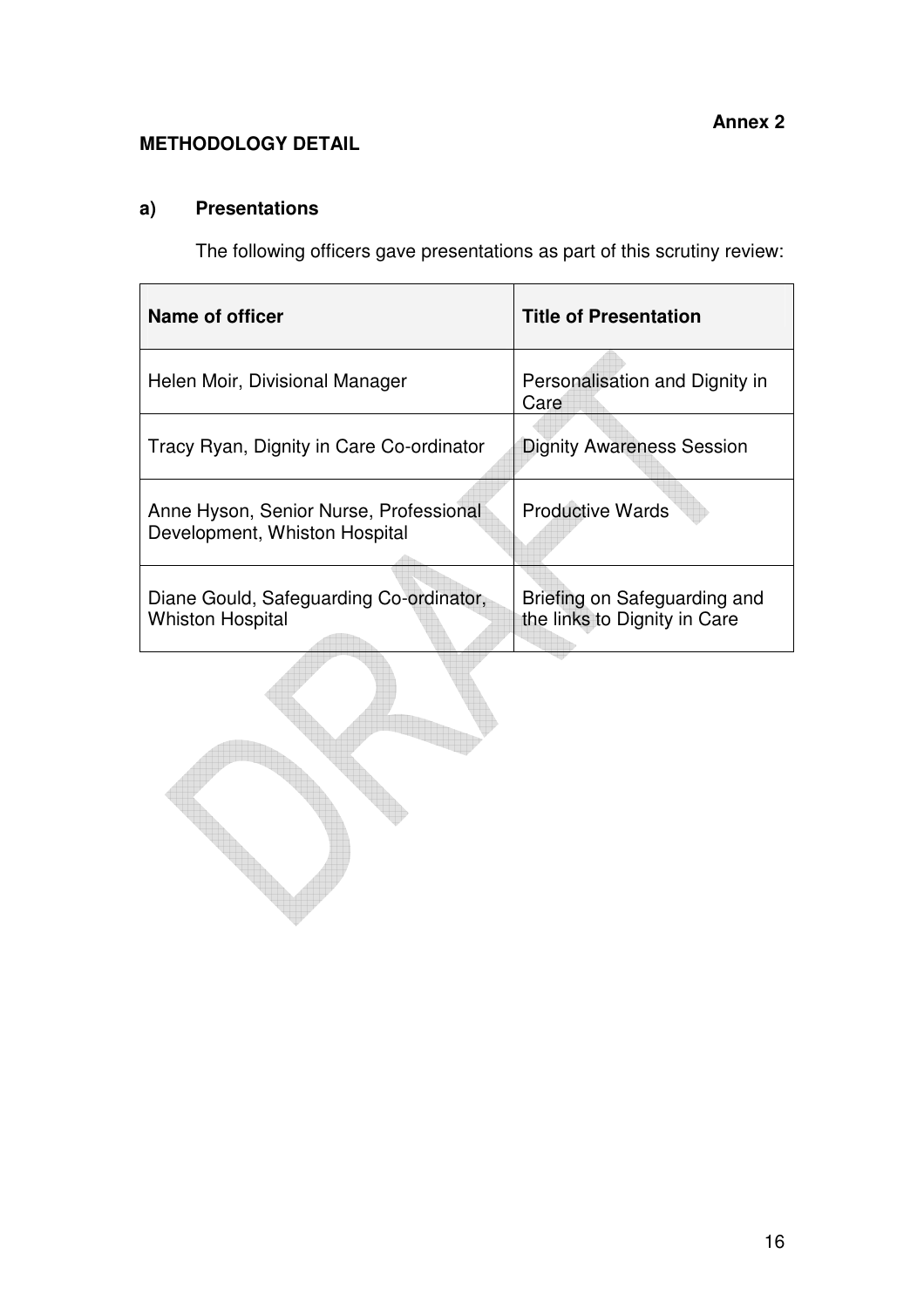# **"My Life Before and After My Operation" by Laura Green**

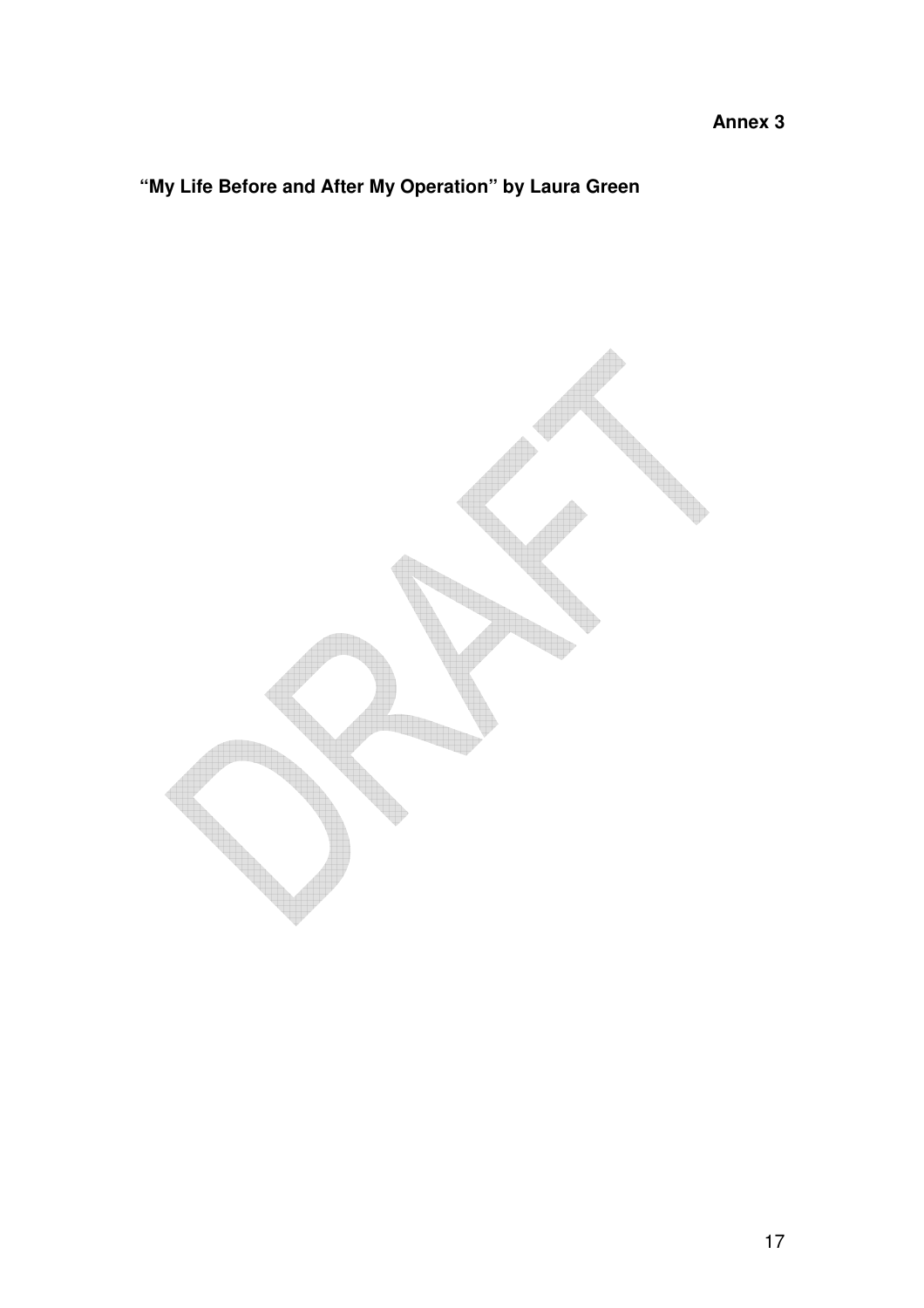#### **Documents Considered including Best Practice within the review**

- Halton Dignity Champions' Network Dignity Action Plan and Charter
- Dignity "Challenge" Tests
- Halton Dignity Matters Follow-up Event Report & Action Plan
- Halton Dignity Best Practice Pack
- Halton's Dignity Audit Tools and Questionnaires will establish baseline of how far dignity embedded with action plans to track progress:
	- o Residential Care;
	- o Domiciliary (Homecare) Care;
	- o Hospitals;
	- o Generic services.
- Dignity Questionnaires for people living at home and those accessing services via hospital, residential care and day services will provide a balanced audit of services/teams

Walk a Mile in My Shoes - Scrutiny of dignity and respect for individuals in health and social care services: a guide, The Centre for Public Scrutiny, Improvement and Development Agency, November 2009

18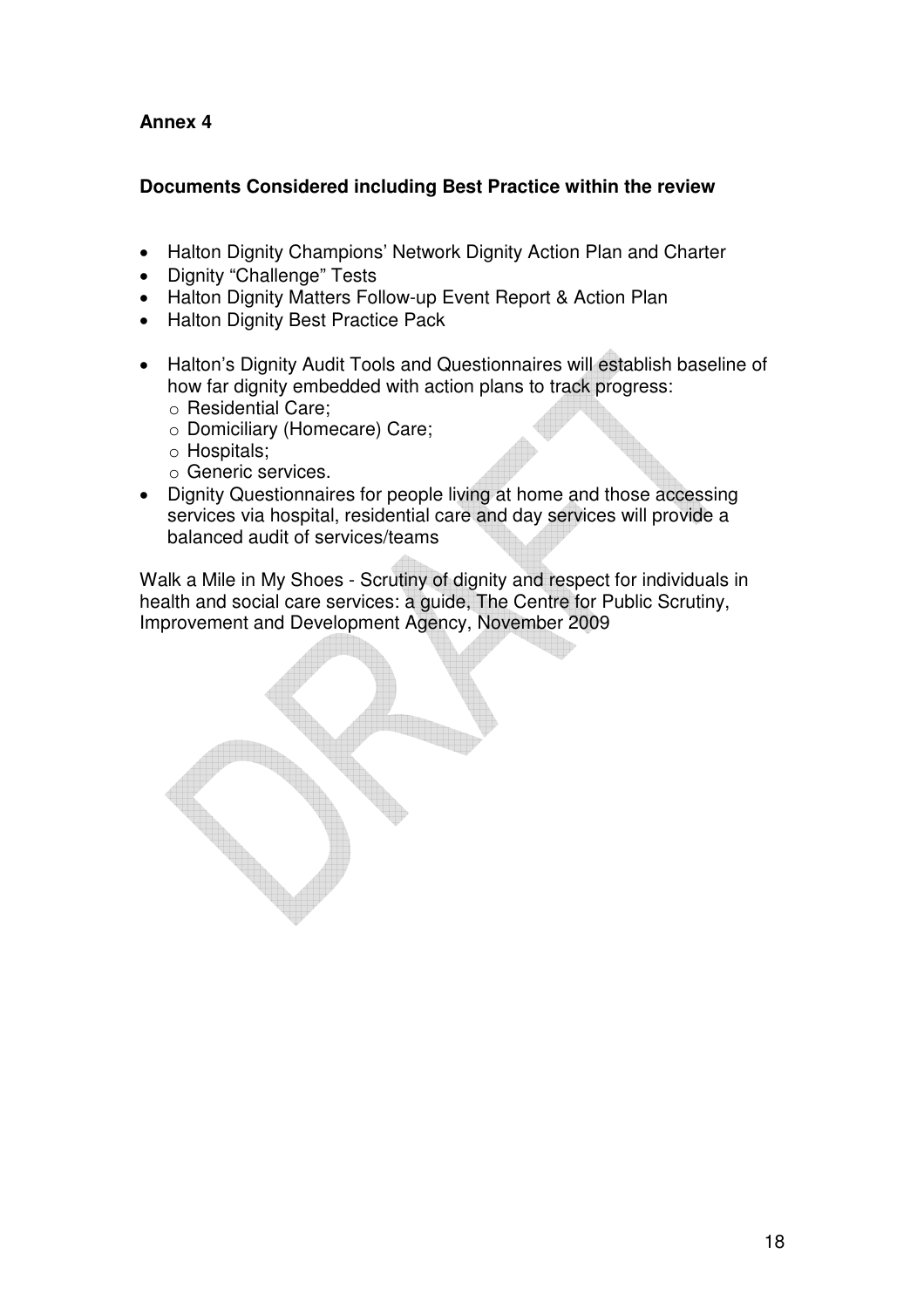# **DIGNITY IN CARE SCRUTINY REVIEW ACTION PLAN ANNEX 5**

| <b>Action</b><br>No. | <b>Action</b>                                                                                                                                          | <b>Responsible person</b>                                                                    | <b>Timescale</b> | <b>Resources</b><br><b>Required</b> | <b>Progress</b> |
|----------------------|--------------------------------------------------------------------------------------------------------------------------------------------------------|----------------------------------------------------------------------------------------------|------------------|-------------------------------------|-----------------|
|                      | Include Multi-agency Contact Sheet for<br>Complaints or Concerns in a future<br>edition of Inside Halton.                                              | <b>Tracy Ryan</b>                                                                            |                  |                                     |                 |
| 2                    | Continue briefing and training staff on<br>Dignity in Care from health and social<br>care and continue raising public<br>awareness of Dignity in Care. | Tracy Ryan<br>supported by Halton<br>Dignity Champions'<br><b>Network and Halton</b><br>LINk |                  |                                     |                 |
| 3                    | Continue to positively promote the<br>work of personalisation in Halton.                                                                               | <b>Helen Moir</b>                                                                            |                  |                                     |                 |
| 4                    | Continue the roll-out of the Productive<br>Ward concept in both Whiston and<br>Warrington Hospitals.                                                   | Warrington's<br><b>Productive Ward</b><br>lead and Anne<br>Hyson at Whiston<br>Hospital.     |                  |                                     |                 |
| 5                    | The use of Health Passports<br>throughout the care system and<br>extended beyond Adults with Learning<br>Disabilities.                                 | ???`                                                                                         |                  |                                     |                 |
| 6                    | In single-sex wards at Whiston<br>Hospital the male/female switch<br>outside toilets should be accessible to                                           | ???                                                                                          |                  |                                     |                 |